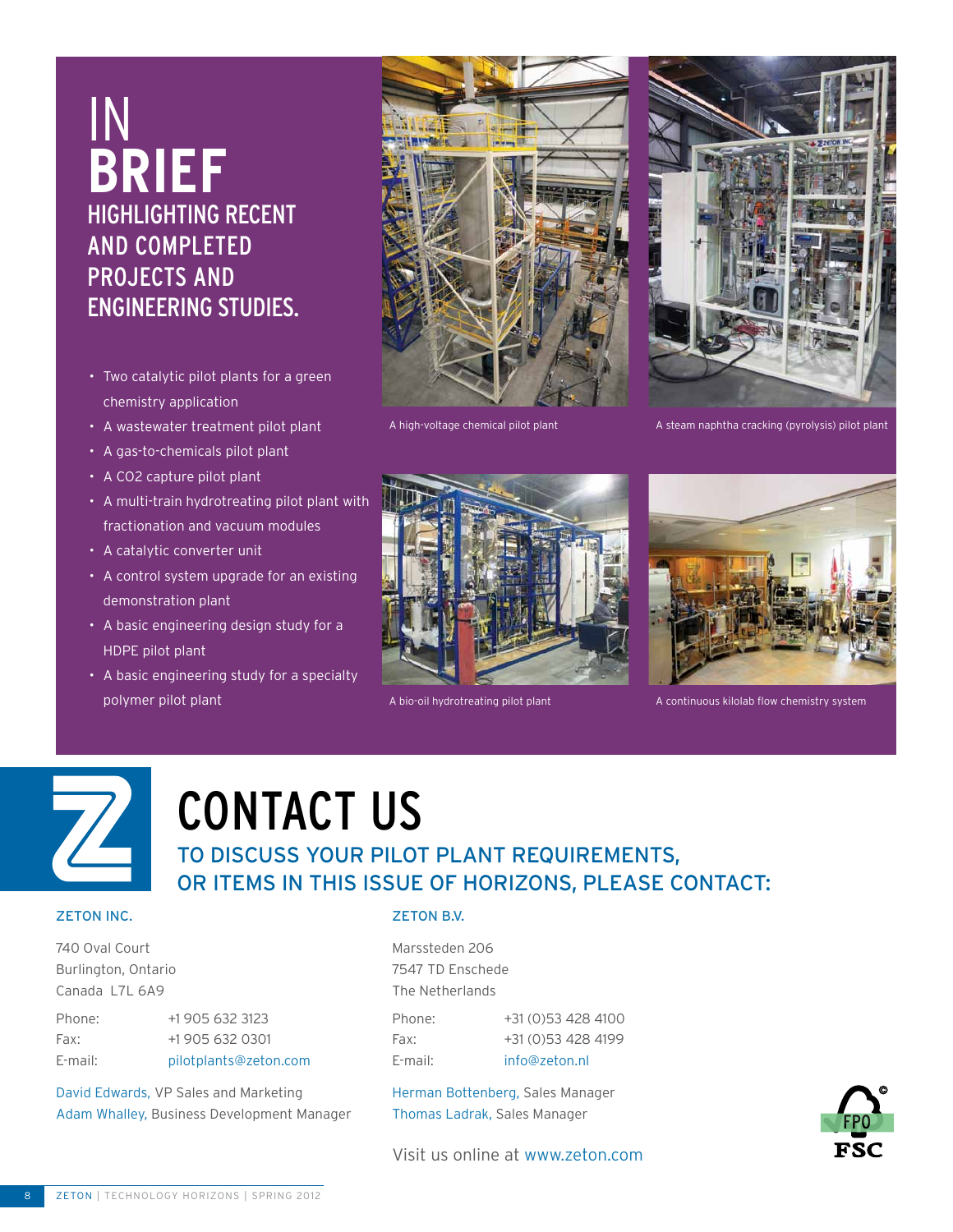

### TECHNOLOGY**HORIZO** A publication by Zeton, the pilot plant specialists



### **SPRING 2012**

**IN THIS ISSUE** 

Global Outlook

Avantium and Zeton realize YXY pilot plants for bio-based processing

Visit Zeton at ACHEMA 2012

Novel lab scale catalyst testing system

Zeton delivers hazardous duty pilot plant to Huntsman

Zeton's hockey team takes to the ice

AND MORE!



Horizons is at **zeton.com**

### MODULAR SMALL SCALE GTL FACILITY PASSES EXTENSIVE TEST PROGRAM

**CompactGTL, a pioneer of modular gas-to-liquid solutions**, has recently announced an update on its plant supplied to Petróleo Brasileiro S.A. (Petrobras) in Brazil. Petrobras' CENPES Research and Development Centre has successfully concluded its qualification test program of the world's first, modular, small-scale GTL facility, and has qualified and approved its process conception for use by Petrobras.

Zeton executed the EPC contract for the Commercial Demonstration Plant, which can produce up to 20 barrels per day of syncrude, in close cooperation

with CompactGTL over an 18-month period between 2008 and 2010. The facility incorporates all aspects required for commercial application including gas pre-treatment, pre-reforming, reforming, waste-heat recovery, process steam generation, syngas compression, Fischer-Tropsch synthesis, FT cooling water system and tail-gas recycling.

Nicholas Gay, Chief Executive of CompactGTL: "We are pleased that the commercial demonstration plant has passed the program of testing by Petrobras, and the positive test results have shown the plant to be robust, with the operational availability expected of large-scale commercial facilities. I would like to thank the project team at Zeton, led by senior project manager Troy Wong, for their dedication and contribution during the engineering, procurement and fabrication of the demonstration plant, which was a key factor in its successful delivery and commissioning at site."

Zeton would like to congratulate CompactGTL on achieving this major technology milestone, and we wish the company every success in its commercialization goals.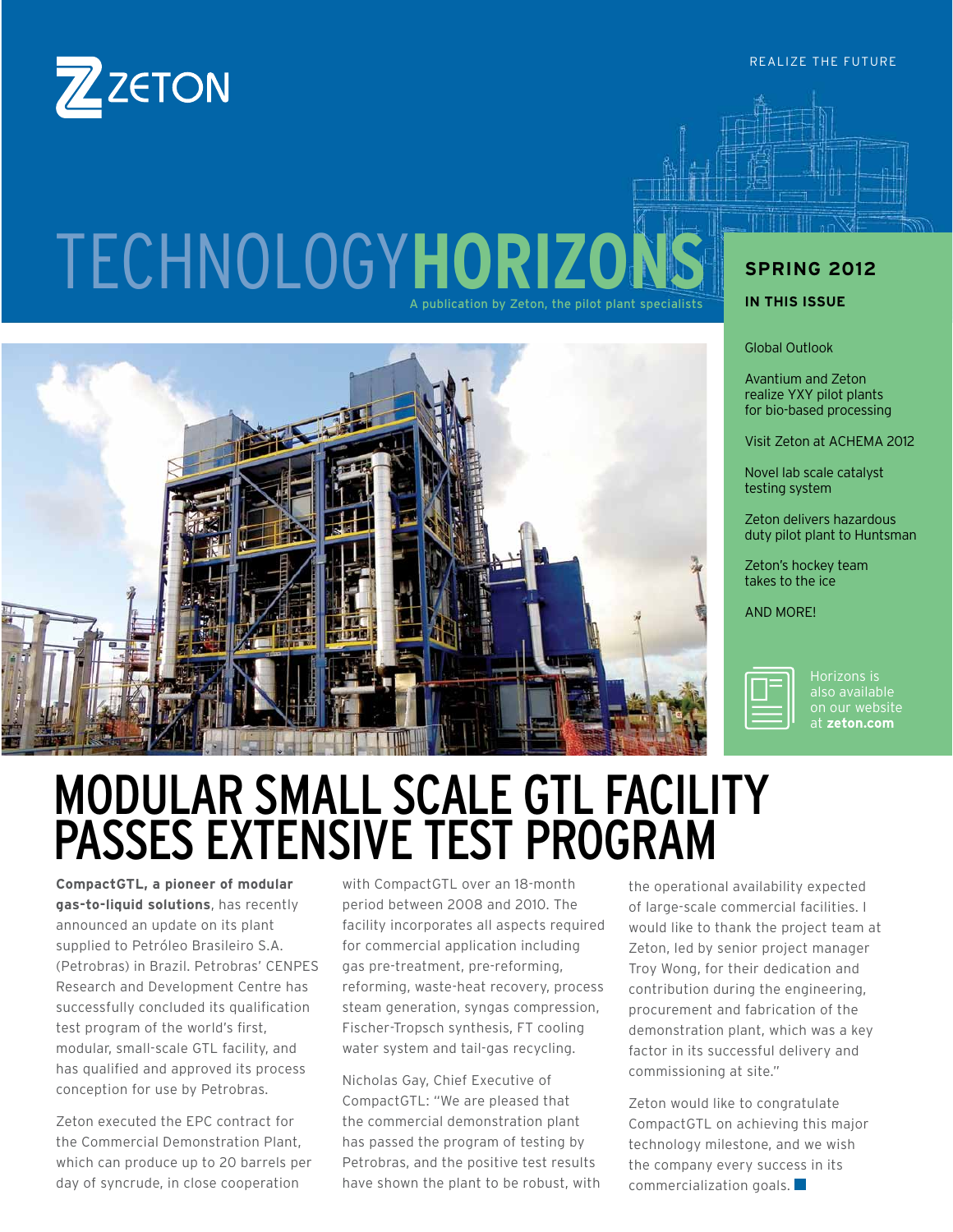#### PILOT PLANTS

# **EMONSTRATION AND**<br>IODULAR PLANTS

"Zeton was able to follow the YXY process development very closely during IMPLEMENTATION OF THE PROJECT." VICTOR VREEKEN, VICE PRESIDENT OPERATIONS DEVELOPMENT, AVANTIUM CHEMICALS B.V.

### AVANTIUM AND ZETON REALIZE INNOVATIVE YXY PILOT P



**Avantium Chemicals B.V., a leading technology company specializing in the area of advanced catalysis R&D and process development**, approached Zeton in December 2010 to design and build its innovative YXY Pilot Plant. The YXY technology deployed in the pilot plant meets all key criteria in delivering the next generation of green materials and fuels. One of the applications is to produce PEF, which can be used as a direct bio-based alternative for PET in the manufacture of plastic bottles.

Early on in the partnership, discussions focused on the specific technical requirements for the design and construction of custom pilot plants operating under critical process conditions. Two of Avantium's key objectives for the YXY Pilot Plant were identified - proving the process technology at a larger scale, and producing significant quantities of bio-based material for product testing by Avantium's customers.

To date, cooperation between Avantium and Zeton has resulted in three projects. The first two pilot plants were delivered by Zeton on a fast-track schedule, and

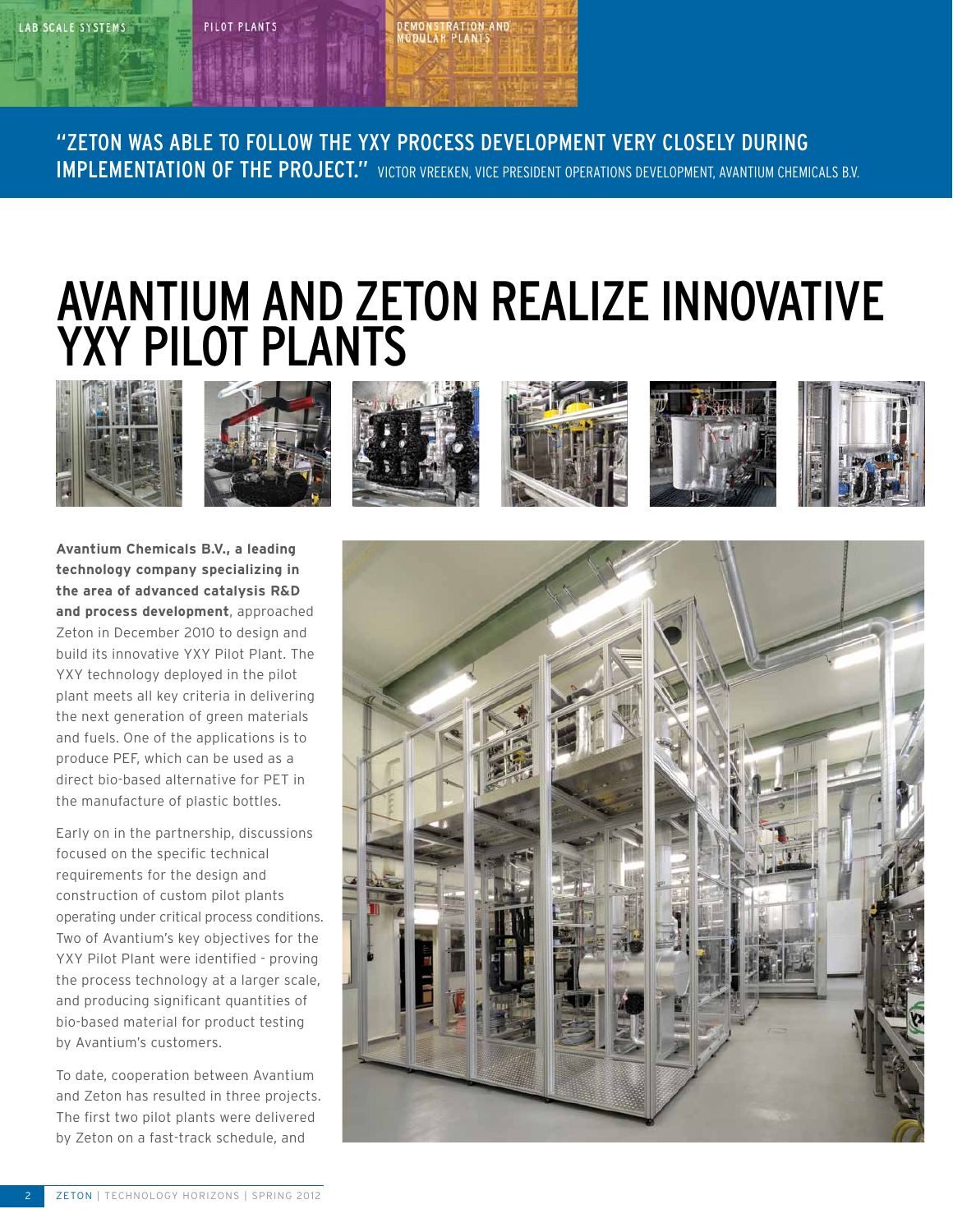

### GLOBAL**OUTLOOK**  COMMENTARy ON TODAY's GLOBAL PILOT PLANT DEVElOPMENT TRENDS



Previously in Global Outlook, I commented on how innovation is a key driver for success in the chemical industry. In this edition of Technology Horizons, we highlight a number of projects that meet this standard, and in some cases may become game changers for their particular industry.

To enable such innovation, it is essential that all parties involved in complex projects bring new ideas to the table. This will result in a team where all project members, independent of their role in the project, will see the benefit of strong interaction, and will be encouraged to learn from each other. Clearly, such contributions must be made at an early stage in the project before each and every detail has been cast in stone.

A common thread for the projects highlighted in this edition is that Zeton was involved in the very early design stages of these pilot and demonstration-scale projects. This effectively combined Zeton's modular design-build know-how with the specialist process knowledge of our customer's teams, and the design and operational experience of speciality equipment manufacturers.

To stay ahead of the knowledge curve, and to compete in today's marketplace, companies need to recruit the best and the brightest minds. Zeton has developed strong ties with universities, including the University of Twente in Enschede, The Netherlands, and the University of Waterloo in Ontario, Canada. In The Netherlands, we have developed specific university programs for students to better understand the dos and don'ts of pilot plant design in a practical way, and for Zeton to have access to the ideas of the technologists of the future. A true win-win collaboration!

Another method to drive innovation is to organize meetings or symposia on selected topics. In the same way that our first symposium addressed *Process Intensification,* our second symposium will be dedicated entirely to *Resource Efficiency* and the use of **Bio-based Materials in Chemicals and Energy.** With six international speakers, all experts in their respective fields, we hope to identify opportunities and propose solutions in the future use of bio-based materials. **The symposium will be organized on October 4, 2012** in Enschede, The Netherlands. More detailed information on the venue and program will be available soon, but please feel free to contact one of the Zeton companies if you would like to join us for this special event. It would be our pleasure to welcome you.

**Johan ter Harmsel, Managing Director, Zeton B.V.**

were officially opened at Avantium's site in Geleen, The Netherlands on December 8, 2011.

The third plant will be delivered to site later in 2012. A creative and flexible design for this pilot plant allows for various operation modes to research both chemistry and technology, in the reactor as well as in the subsequent separation/crystallization steps. Its design also allows for an additional downstream process module to be incorporated at a later date, based on the initial test results.

The pilot plant contains a number of elegant design features. Referring to

the pictures, the practical combination of pilot-scale processes with industrialscale vessels and skid design is readily apparent. Originally envisaged as several smaller process plants and modules, the complete plant was designed and built as one large module, with an associated reduction in site installation time, cost and facility utilities and building modifications.

The successful completion of the three pilot plant projects is a strong driver for the further joint development of state-of-the-art pilot plants for new, innovative, bio-based processes. The complementary size of both companies, the ability to make key decisions at an early stage, and the strong technical know-how in both organizations provides a solid foundation for future success.

"We are very satisfied with our current collaboration with Zeton as they were able to follow the YXY process development very closely during implementation (engineering and construction) of the pilot plant project."

Victor Vreeken, VP Operations Development of Avantium Chemicals B.V.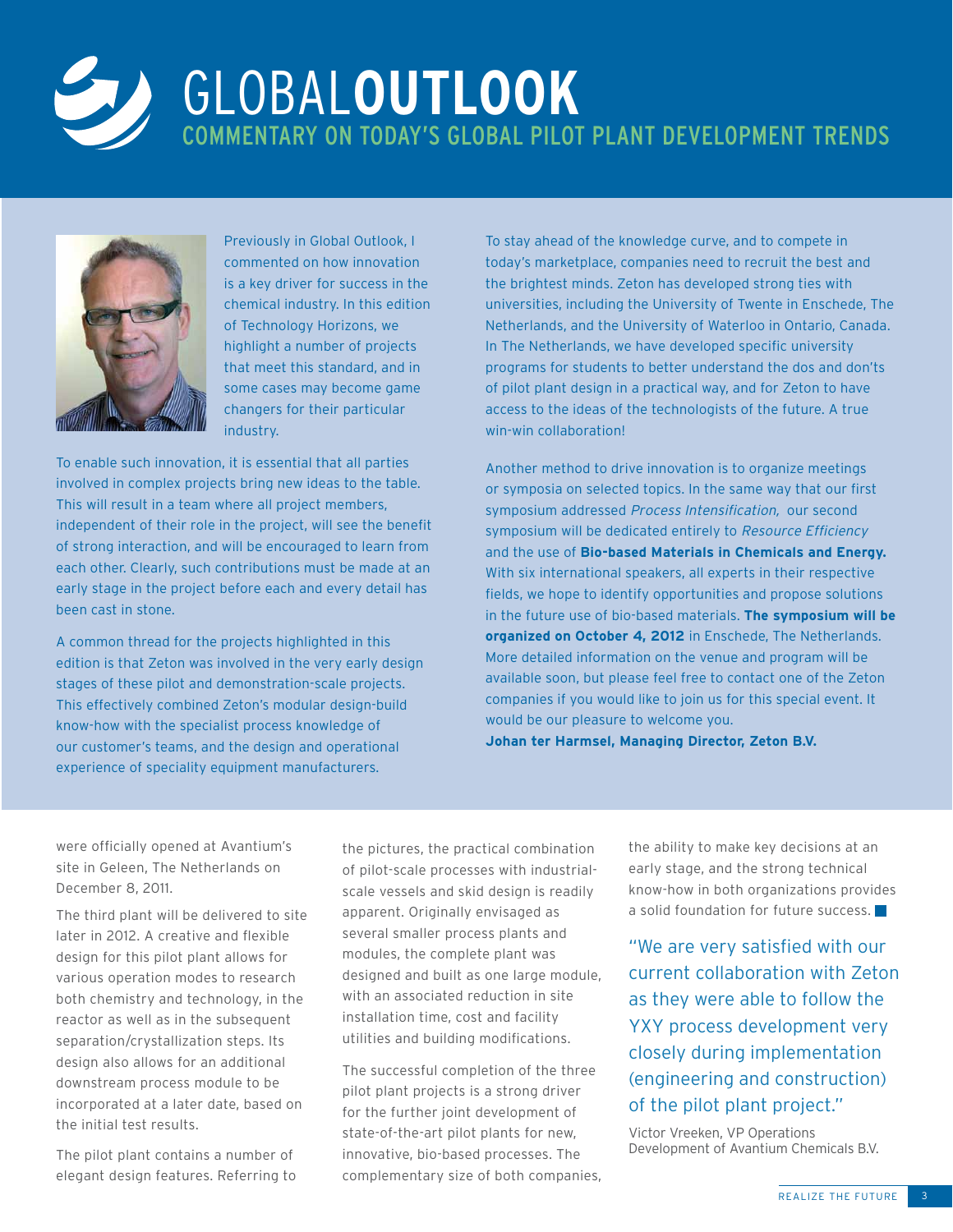

### CASE **STUDY**  ID-THE-SCENES LOOK AT A RECENTLY COMPLETED PROJECT



product collection vessel are installed downstream of the reactor.

#### DESIGN AND BUILD SUMMARY

The University of Cambridge invited Zeton

to participate in early stage discussions. In Phase I of the project, both parties worked collaboratively to develop the P&IDs based on a preliminary PFD and process description provided by the university.

#### NMR/MRI CATALYST TESTING SYSTEM

#### Project Description

In 2011, Zeton was invited by the University of Cambridge's Department of Chemical Engineering and Biotechnology to discuss and review the options for using magnetic resonance techniques in a lab scale catalyst testing system.

The ultimate goal was to develop magnetic resonance techniques that can be used to spatially map chemical composition, concentration gradients, temperature, and gas and liquid flow profiles within a working reactor. The system was to be capable of testing scaled-down industrial reactors as well as microchannel reactors across a range of sizes and scales.

The catalyst testing system consists of a traditional trickle-bed reactor design with three gas feed systems, each equipped with parallel mass flow meters for high rangeability of gas feed rate. The liquid feed is delivered by a HPLC pump under mass flow control. The system design allows for connections to a wide range of different gas and liquid feeds. The reactor is operated at elevated temperatures and pressures in either up or down flow configuration. A gas/liquid separator and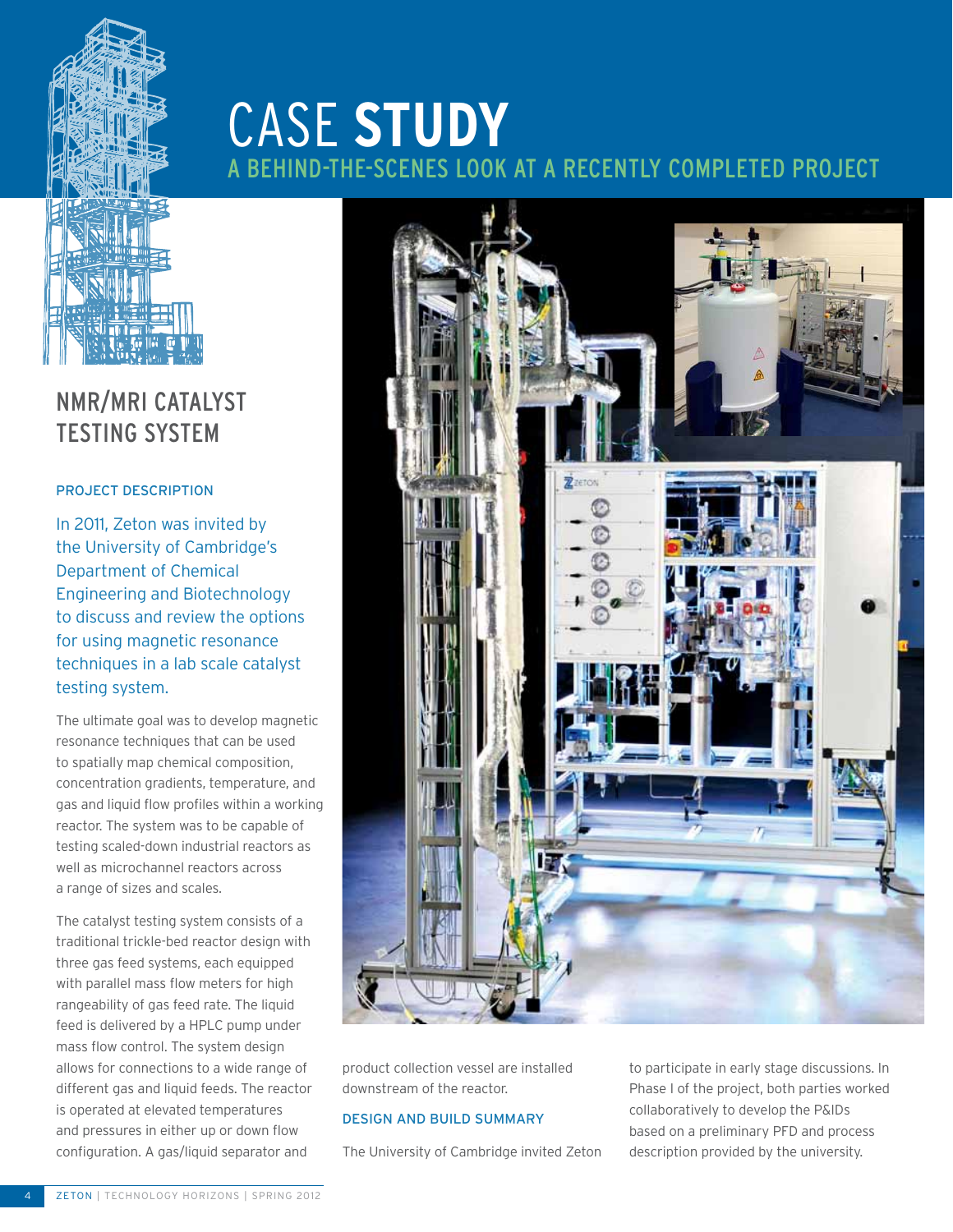While the design of the feed, separation and the product collection sections was relatively straightforward, an extra degree of attention was required to solve the reactor design challenges presented by this project.

When integrating a reactor section into a NMR spectrometer, several design criteria have to be met. Firstly, there is the temperature difference between the NMR spectrometer and the process area. For kinetic experiments, it is essential to accurately control this temperature difference. The second, and more difficult challenge, is the non-metallic/nonmagnetic requirements in the near vicinity of the NMR magnet. Only through the close and innovative collaboration between the University of Cambridge, Zeton and several key equipment suppliers were these challenging design criteria met.

To minimize the interference between the process section and the magnet, the process system was built separately from the reactor section, with the two being connected via a "pipe bridge." Nonmagnetic stainless steel tubing and tracing was used as far as possible into the NMR magnet. However, the centre of the magnet had more stringent restrictions, requiring both non-metallic and non-magnetic materials. After an intensive study of alternatives, the team designed and built a special ceramic reactor for use under high pressure and high temperature conditions. This is the first time that the University of Cambridge or Zeton has implemented this type of reactor design in a lab scale system.

Once the reactor fabrication technology to be used in the project had been agreed, the NMR/MRI catalyst-testing system was completed using Zeton's fast-track project execution methodology.

"This is a very exciting development in our collaboration with the University of Cambridge. For the first time we can use NMR techniques to follow a catalytic reaction under real operating conditions, and gather information on catalyst performance across a range of length scales," said Dr. Andrew York, Johnson Matthey Technology Centre.

#### TECHNICAL SPECIFICATIONS

- A wide range of gas and liquid feeds
- Liquid feed flow rate 2.5 - 125 ml/h
- LHSV Max/min 10 0.2
- GHSV Max/min 5000 5
- Design pressure 30 barg
- Design temperature 350 °C
- Control system is LabVIEW from National Instruments

"Zeton has exceeded our expectations with their interactive design approach, and the implementation of novel solutions to overcome a number of major technical challenges."

Andy Sederman, Project Manager, University of Cambridge

### FREE ENTRY TICKET TO **ACHEMA 2012**

Zeton will once again be present at the 30th World Exhibition Congress on Chemical Engineering, Environmental Protection and Biotechnology (ACHEMA 2012) in Frankfurt am Main, Germany from June 18 – 22, 2012. We extend a warm invitation to existing and future customers to visit us at **Stand F30, Hall 9.1.**

Our convention booth will pay special attention to the different scales of products and solutions that Zeton provides – lab scale systems, and pilot and demonstration scale plants – in combination with our integrated, modular engineering and construction capabilities.



If you would like to visit Zeton at ACHEMA 2012, we will be pleased to provide you with a free entry ticket. Please send an email to marketing@zeton.nl, stating "free entry ticket" in the subject line, and provide your mailing address. We will send you a

complimentary ticket by return mail.

If you have any questions, or wish to make an appointment to meet during the ACHEMA Exhibition Congress, please contact Mrs. Esther Lagerwaard at +31 (0)53 4284100 or

We look forward to meeting you!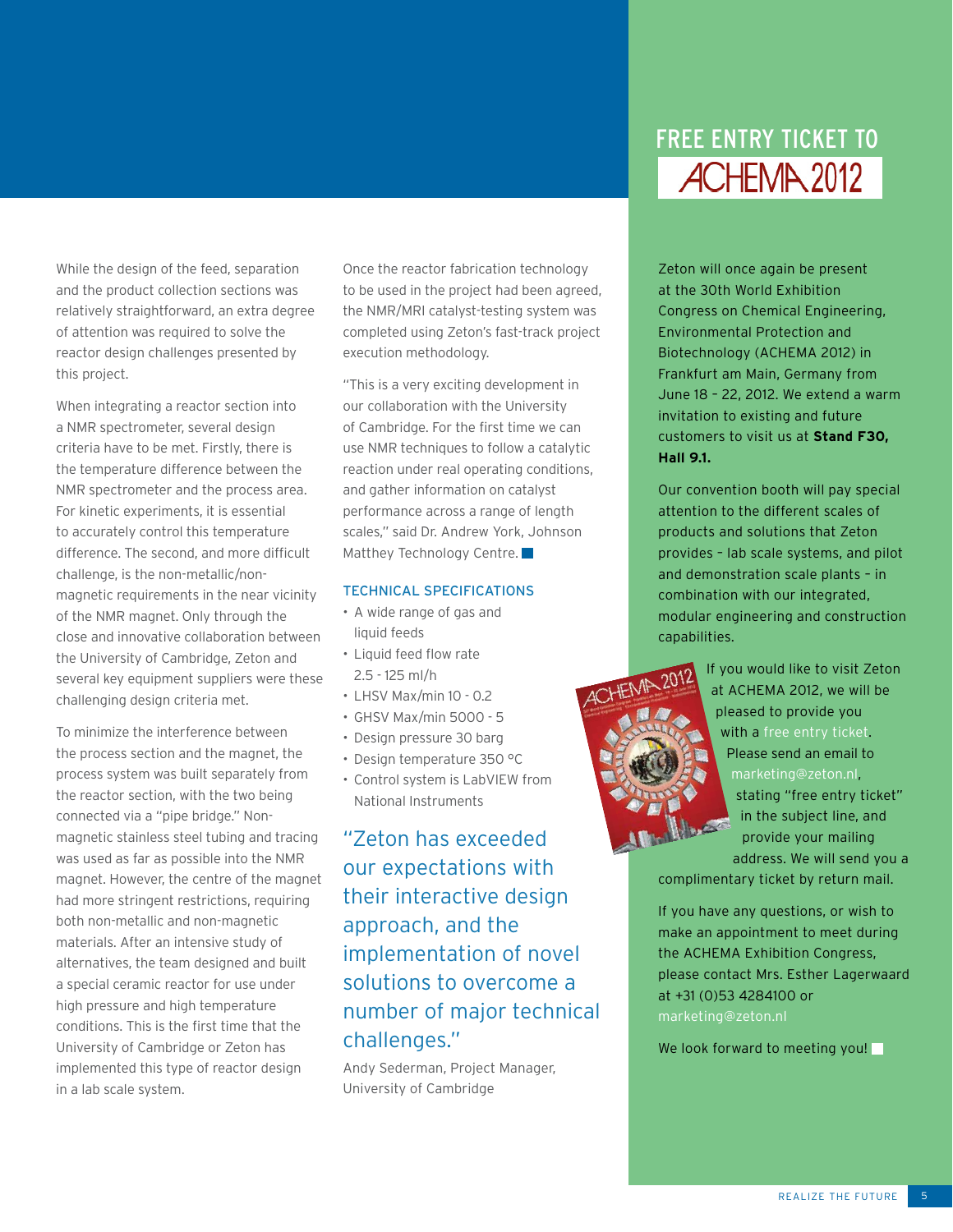### Zeton delivers pilot plant to HUNTSMAN FOR HAZARDOUS DUT

**Early in the conceptual design stage of the project, engineers from Huntsman and Zeton came together for "white board" technical discussions.** These preliminary discussions grew into a joint cooperation effort, and a highly innovative plant design for an inherently hazardous process.

The specific project involved a largescale modular plant with several separation columns. This downstream processing section had to be connected and integrated into an existing, outdoor pilot plant at an industrial site. As a consequence, both industry and site standards, and ATEX classification requirements, applied to this project. Zeton's designers worked closely with Huntsman personnel to make the optimal selection between these requirements, the scale-specific needs of the process equipment, and the implicit requirements of a high-hazard plant.

This rigorous set of requirements and conditions demanded, at the very least, a well-thought-out project organization. Both project managers at Huntsman and Zeton worked hard on teaming up the right people at an early stage to ensure a solid foundation for the project. The team spirit developed between the project teams ensured a clear focus on the end goal, and on the important process and safety design elements of the project.

While led by Zeton, Huntsman's engineers were closely involved in the evaluation and selection of specific equipment, instruments and process solutions. In several cases, Huntsman's team accompanied Zeton's engineers for key supplier discussions and company



visits. This joint approach ensured successful implementation of Zeton's scale-specific designs, and supported the decision to deviate from Huntsman's corporate standards in certain cases where safer and more practical alternatives were identified.

To eliminate and reduce the risk of misalignment at site - a key requirement for Huntsman – the process modules were fully assembled and tested in Zeton's high bay construction shop in their natural arrangement and orientation. The AC and